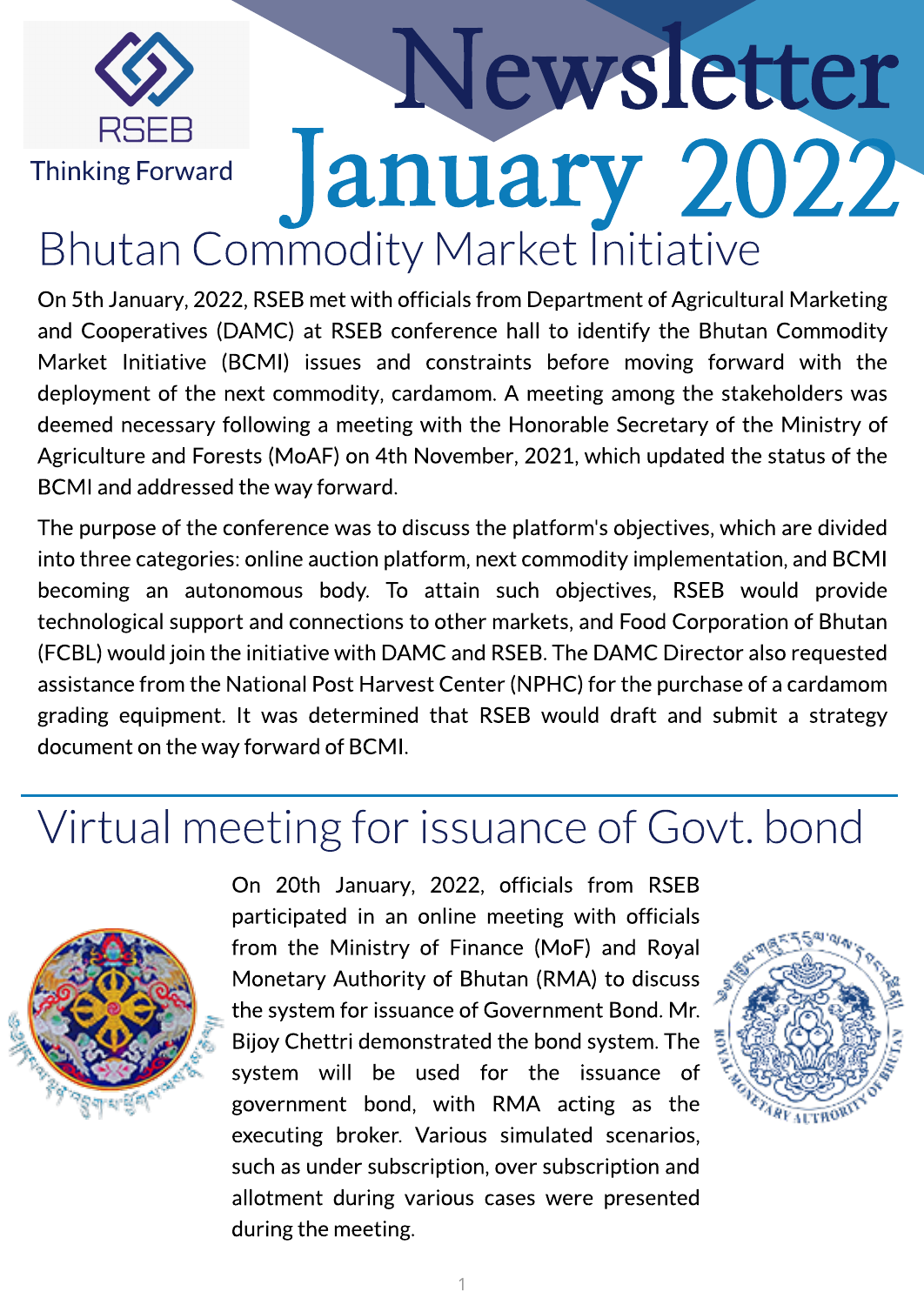## Virtual meeting with Global Reporting Initiative (GRI)

On 27th January, 2022, RSEB officials participated in an online meeting with representatives from the Global Reporting Initiative (GRI), South Asia. RSEB presented on the current situation in Bhutan in terms of environmental, social, and corporate governance. RSEB also discussed its plans to create an ESG disclosure framework and implement it for Bhutan's listed companies. GRI spoke about their previous experience assisting other South Asian Exchanges in developing similar frameworks for their respective countries.The meeting was adjourned with both parties agreeing to continue discussions on a possible partnership for GRI to aid in the development of RSEB framework.



### Monthly market highlights by the numbers -January 2022

In the month of January, the top 5 traded companies are:

1. SVL with a total trade volume of 167,441 shares. The highest price recorded was at Nu. 25.57 and the lowest price at Nu. 16.5.

2. BNBL with a total trade volume of 71,330 shares. The highest price recorded was at Nu.32 and the lowest price at Nu.29.62.

3. GBRL with a total trade volume of 31,217 shares. The highest price recorded was at Nu. 30.6 and the lowest price at Nu.28.3.

4. BIL with a total trade volume of 18,324 shares. The highest price recorded was at Nu. 63 and the lowest price at Nu.57.5.

5. TBL with a total trade volume of 17,061 shares. The highest price recorded was at Nu.46.2 and the lowest price at Nu.43.

During the month, a total of 263 investors traded a total of 373,664 shares of 16 companies worth Nu. 13,656,335.2.